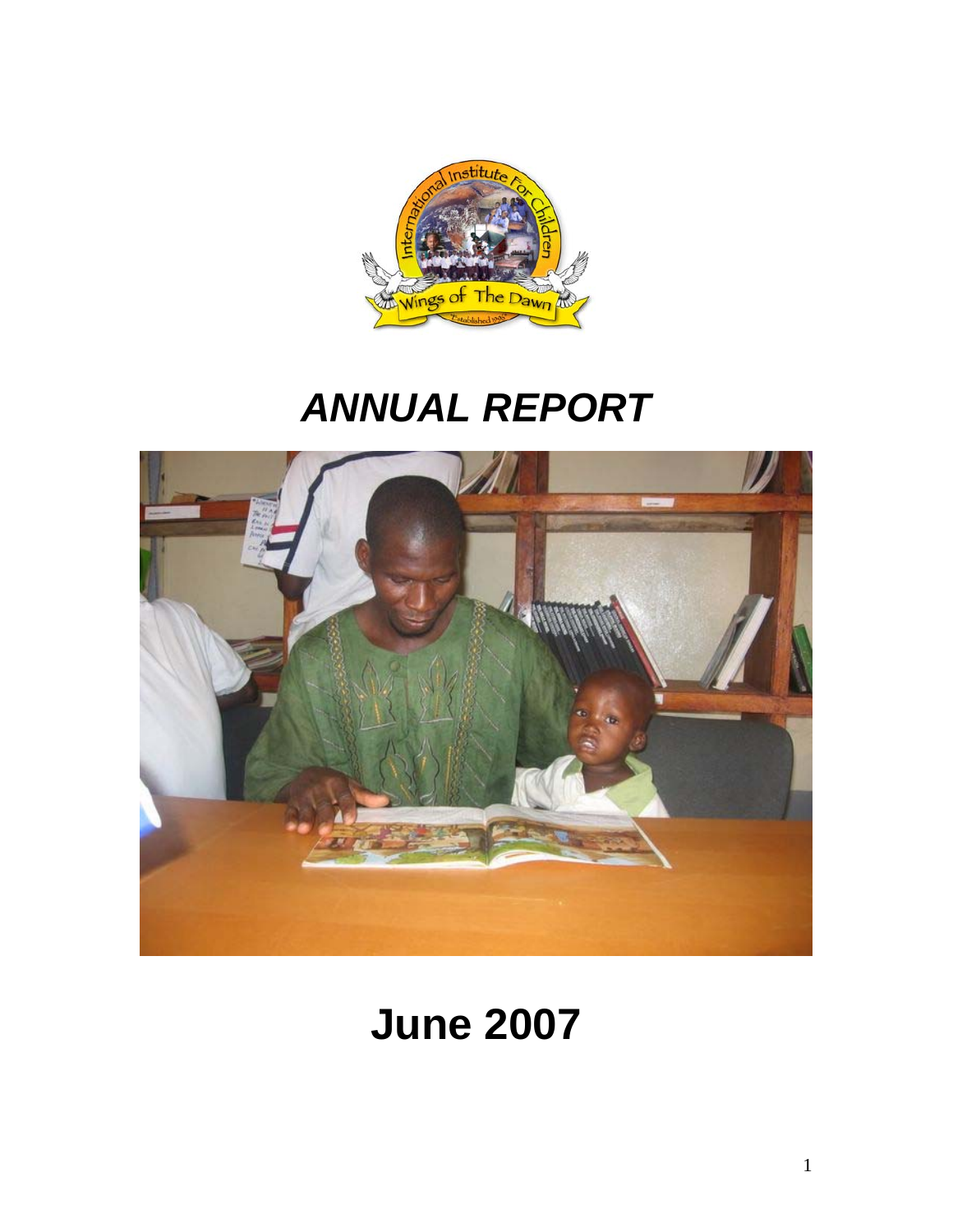## **Table of Contents**

| <b>Welcome Letter</b>                     | っ         |
|-------------------------------------------|-----------|
| <b>Current Program</b>                    | 5         |
| Financial Statement for Fiscal Year 2007  | $6 - 7$   |
| Proposed Cash Budget for Fiscal Year 2008 | $8 - 10$  |
| <b>General Governance</b>                 | 11        |
| Accountability/General Mode of Operation  | $12 - 13$ |
| Personnel                                 | 14        |
| Sponsors/Partners                         | 15        |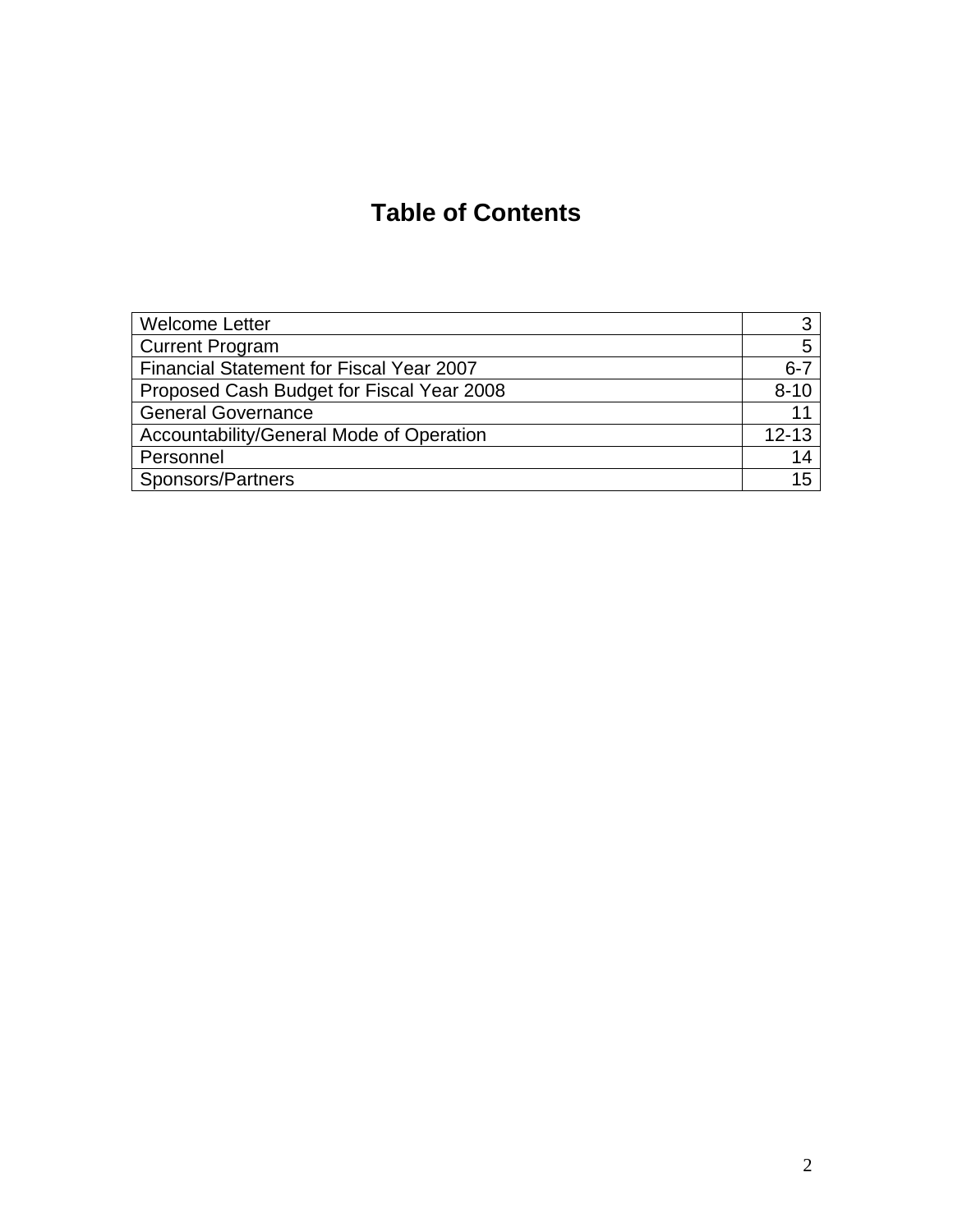#### *Dear Friends,*

*Greetings to all of our friends from Wings of the Dawn International Institute for Children (WoD). This year marks WoD's 11th year of working to help reform the social issue and provide access to supplemental educational materials and supplies to African children, while promoting awareness as goodwill ambassador for the United States abroad.* 

*During our 11 years, Wings of the Dawn has shipped over 170,000 donated educational materials and supplies from the United States of America and Brazil to Africa. These books were distributed among schools, libraries and relief organizations in Nigeria, Mozambique and Gambia. This has help toward building an economically stable and productive society in African communities by ensuring access to quality educational opportunities and materials for its citizens.* 

*This past year has been a milestone in the history of Wings of the Dawn as we evolved into building a self-sustainable library with a great emphasis on community ownership and capacity building.* 

*We began our pilot project in Mandinaba, The Gambia, when the people expressed to Wings of the Dawn through Lesley Copeland a Peace Corps volunteer, their strong desire to have a community*  learning resource center. Wings of the Dawn gave the villagers a challenge. We offered to give the *village \$1500 and a time frame of one month to construct a temporary library to be used in fundraising efforts.* 

*A committee was formed and a family donated their restaurant, the villagers donated their time and in less than a month and under budget the people of Mandinaba converted the restaurant into a temporary library complete with shelves, tables, and chairs. The library is open 7 days a week from morning into the late evening hours. Volunteers are providing the staffing and they are learning about the skills necessary to run a library.* 

*Even without a permanent resource center and no state of the art equipment this temporary library has become the activity center for Mandinaba. A "Kiddie Corner" was started where preschoolers meet on a regular basis to be introduced to the library. A volunteer teacher is currently teaching them about health issues through books, lessons and singing. Young people are using the library for a "quitting tobacco" group.* 

*This collaborative effort with the villagers has led to the creation of Wings of the Dawn first Resource Center in The Gambia that will provide reading and education opportunities to over 2,000 youth.* 

*Our newly formed partnership with Rhythm Band Instruments, a company that produces educational musical instruments in Fort Worth, Texas, to provide free storage for books and educational supplies. This partnership has resulted in another opportunity to receive; pack and ship donated educational musical instruments to African children more efficiently. There are potential opportunities for this partnership to establish collaborative music centers in our future Learning Libraries. With the introduction of music to the current learning center, we can help at-risk children learn independence, interdependence, and a love of learning. They also could learn life skills by learning how to work together in a group, to accept constructive criticism and to build confidence in their educational abilities.*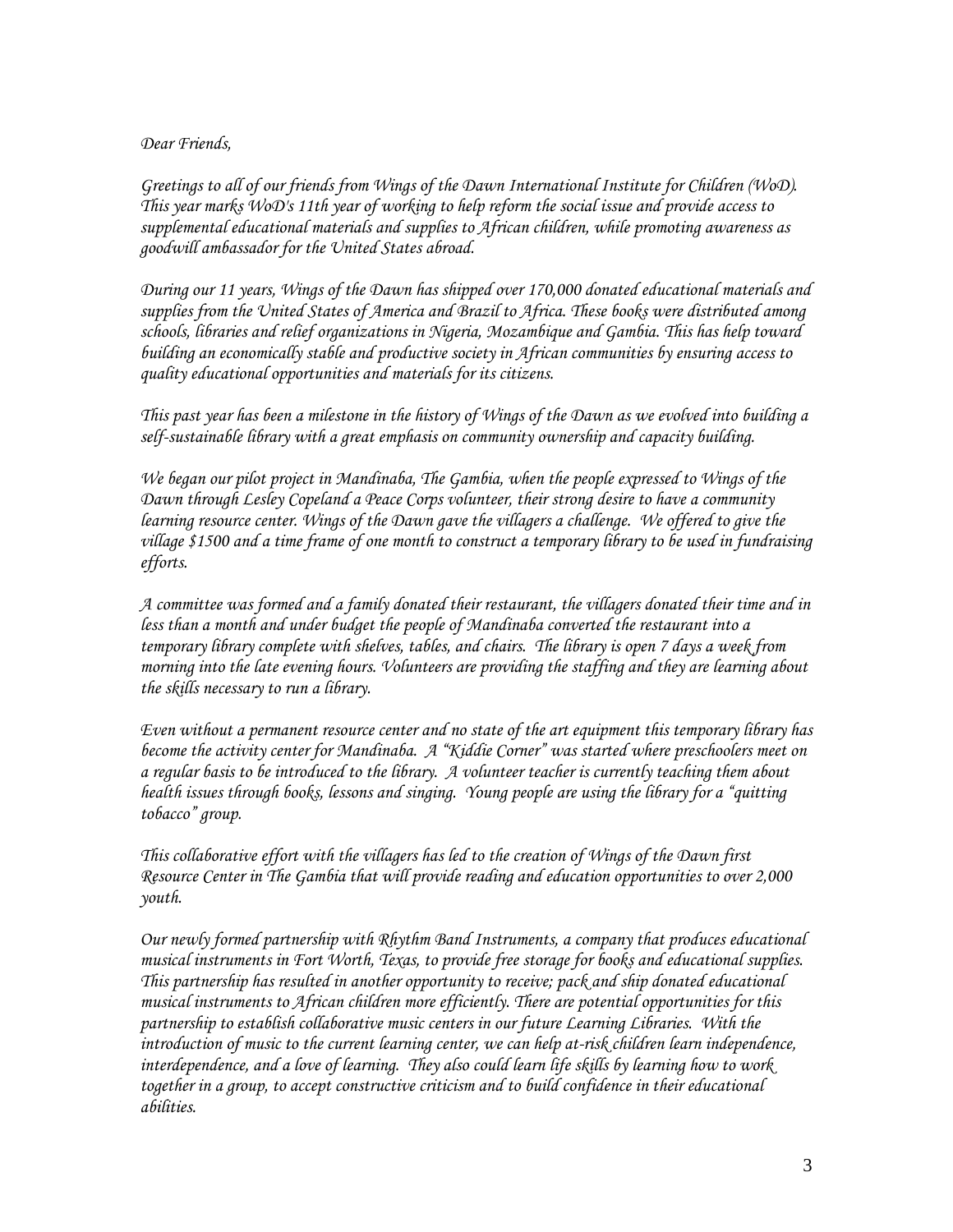*Most importantly, I would like to express my sincere thank you to Lesley, Bill and Holly Copeland and their family and friends for their hands on approach to support WoD's project as well as help us grow our individual donor base to an amazing number of committed donors from California.* 

*Thank you to our donors at large from our board members to all that have supported our project through in-kind donation, time, pro-bono service and financial support, your willingness to give has not only support the project but knowing that we share similar dream and passion for the children of Africa is a rewarding spirit that helps us to focus on the mission and vision of the organization. Your donation has not only expanded the minds of many but has also influenced an entire village to expand its talents and imagination and to embrace all the possibilities that our resource center can give.* 

*In a desire to create an even greater opportunity for learning and personal growth, Wings of the Dawn has proudly joined their efforts with the people of Mandinaba, and together we are setting forth on a phased-in plan. Together we will establish a state of the art resource library within their community with a budget of 150k. We seek to make the resource center a reality as well as implement this as a prototype in other African rural communities.* 

*It has been an exciting year of learning and discovery. The coming year will be a challenge but if we stay focused on our mission of service it will be even more exciting and fulfilling.* 

*We look forward to your on going support.* 

*Sincerely, Ade Otenaike Executive Director Wings of the Dawn International for Children*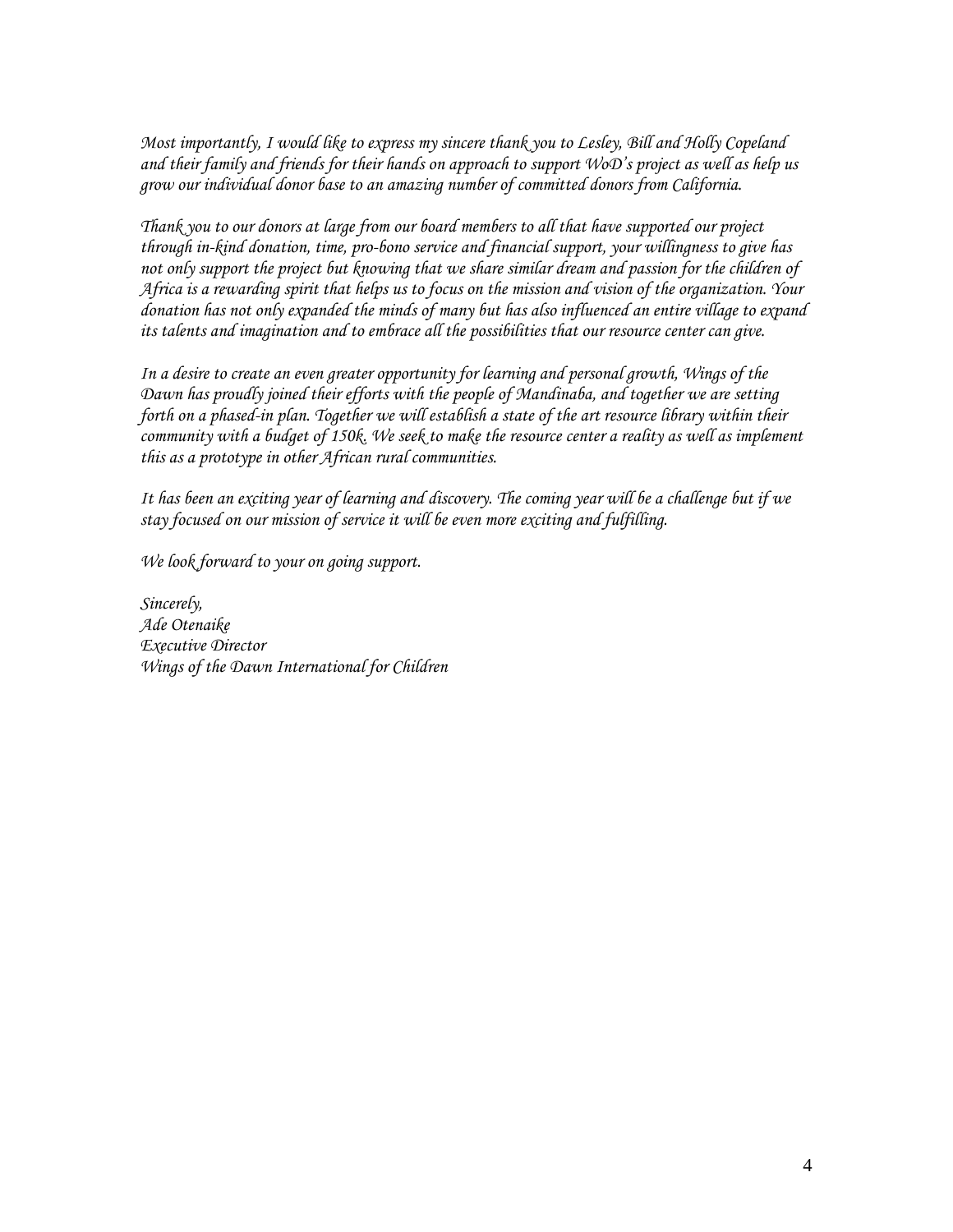## **CURRENT PROGRAM**

#### **Book Collection**

This program is promoted by developing relationship with individuals, public and private schools, corporation, rotary clubs, sorority and foundations in the United States. Books and school supplies are derived from in kind donations from this partnership to be distributed to schools, libraries and resource centers in rural communities of Africa. 92% of all funds collected have been used for covering the expenses of this program including shipping costs, distribution and inspection.

Books sent to Africa will be used for many years and often serve as goodwill ambassadors for the United States. For that reason, only books of the highest caliber are recommended for shipment. Based on WOD experience and practice, the three main criteria to apply are physical condition, age, and content.

#### **Adopt-A-School**

This program is promoted by developing a relationship with partner elementary school in the United States and rural elementary school in Africa, where students of similar grade begin a formal relationship by writing friendly letter to one another in relation to geographical location, weather, lifestyle and subject discussion (letters are screened by school officials and WOD personnel prior to delivery). This offers school administrators and personnel's of partner schools to evolve into developing strategic approach to assist partner schools in Africa to improve process and procedure best practice to achieve and enhance their educational growth.

This program will encourage and promote educational counseling, mentoring at-risk-student. WOD officials will assist in administering and implementation monitor the implementation process of the program to improve self-esteem of African children in rural communities of Africa.

#### **Web Presence for African Children**

This is an extension of the adopt-a-school program; the goal of this program is to develop a basic web presence for schools that participate in the program. Website project will be initially developed and implemented by WOD officials; the goal is to eventually train students from schools that are currently participating in the program the art of basic website development. The Basic Web Design and Intro to Internet tutorial and training will be administered by WOD personnel on an on-going basis.

#### **Library for Africa**

This program is an initiative of WOD resource center with a goal of establishing a central location in the communities that we are currently serving where children will have ongoing access to educational resources during and after school hours with access to internet technology to continue to encourage life long reading and learning habit among African Children.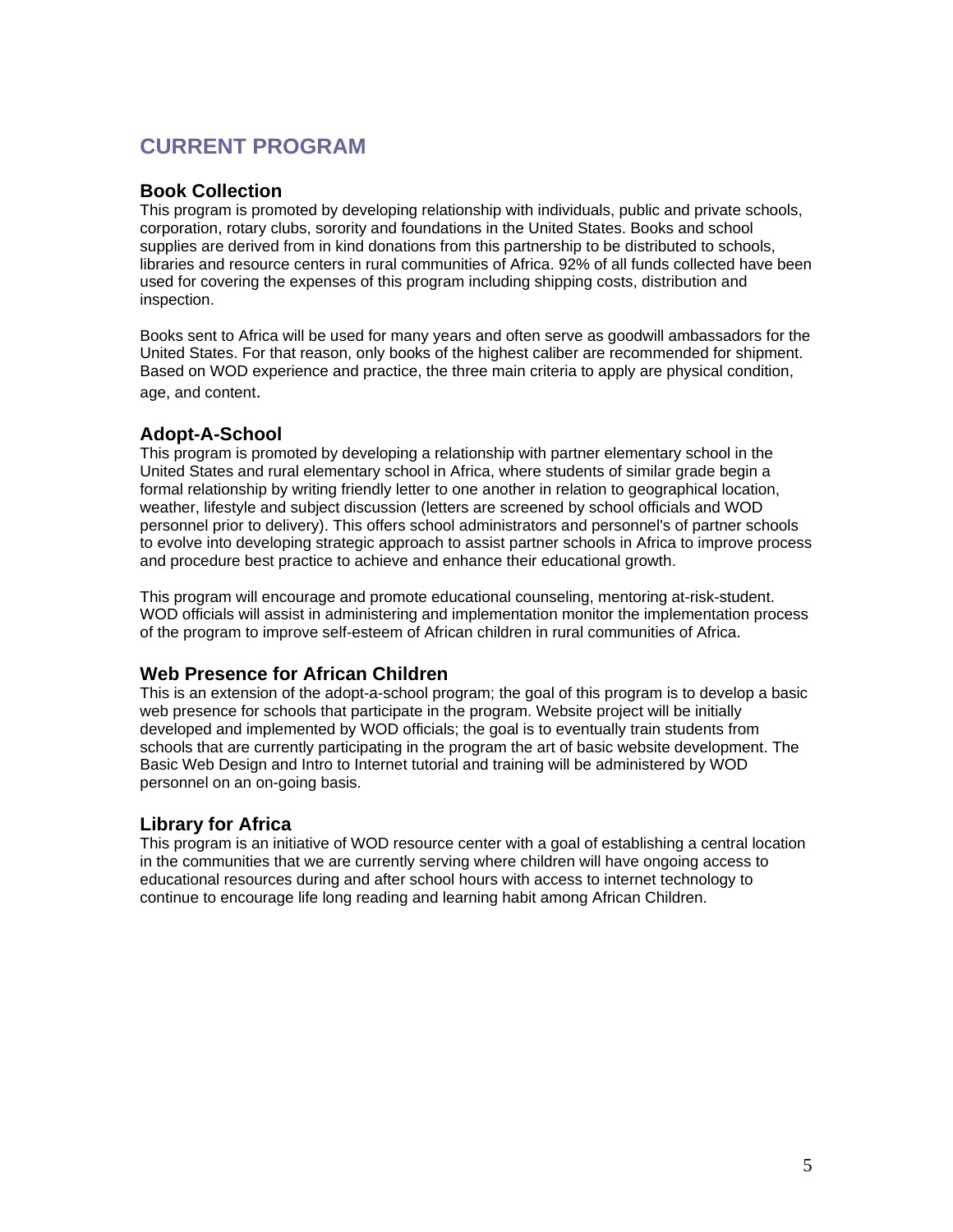| <b>FINANCIAL STATEMENT FISCAL YEAR 2007</b>                              |                     |
|--------------------------------------------------------------------------|---------------------|
|                                                                          |                     |
| <b>REVENUE</b>                                                           | 2007                |
| <b>Donations</b>                                                         |                     |
|                                                                          |                     |
| <b>Individual</b><br>California                                          | 2,455.00            |
|                                                                          | 4,970.00            |
| Fort Worth                                                               | 2,531.00            |
|                                                                          | 1,013.60            |
| Corporation                                                              |                     |
| KBO Accounting (Bladensburg, MD)                                         | 1,000.00            |
| Leadership Worth Following (Fort Worth)                                  | 2,000.00<br>200.00  |
| Advance Medical (Arlington, TX                                           | 81.26               |
| Recycling/Magazine                                                       |                     |
| <b>Total Revenues:</b>                                                   | 14,250.86           |
|                                                                          |                     |
| <b>EXPENSES</b>                                                          |                     |
| Program                                                                  |                     |
| US to Nigeria                                                            |                     |
| a. Duties and Port Fees                                                  | 0.00                |
| Carrier<br>b.                                                            | 4, 160.00<br>392.73 |
| Book counting and incidental<br>c.<br>d.<br><b>Transport and Storage</b> | 249.43              |
|                                                                          |                     |
| US to Gambia                                                             |                     |
| a. Duties and Port Fees                                                  | 200.00              |
| Carrier<br>b.                                                            | 3,825.00            |
| Book counting and incidental<br>$c_{\bullet}$                            | 265.00              |
| d.<br><b>Transportation Gambia</b>                                       | 350.00              |
| Fund disbursed to Exodus<br>e.                                           | 710.00              |
| Mandinaba Library Project                                                | 1,500.00            |
| <b>Total Shipping</b>                                                    | 11,652.16           |
|                                                                          |                     |
| Travel Africa                                                            | 0.00                |
| <b>Total Travel</b>                                                      | 0.00                |
| <b>Program Total</b>                                                     | 11,652.16           |
|                                                                          |                     |
| <b>Fund Raising/Networking/Seminar</b>                                   |                     |
| Networking Seminar                                                       |                     |
|                                                                          | 503.80              |
| <b>Total</b>                                                             | 503.80              |
|                                                                          |                     |
|                                                                          |                     |
|                                                                          |                     |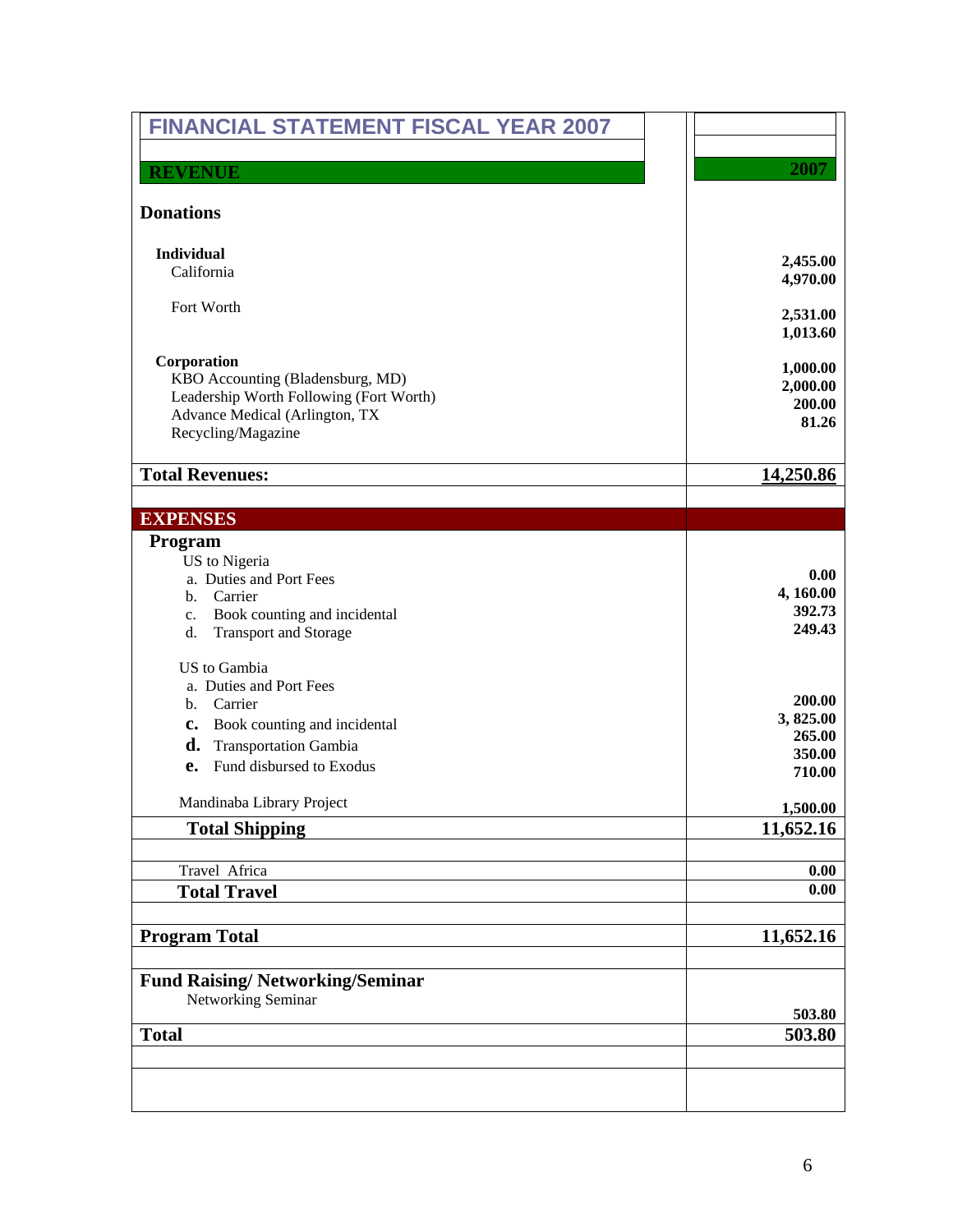| State of VA (annual registration) |           |
|-----------------------------------|-----------|
| Transaction/wire/bank fees        | 55.00     |
| Gift                              | 89.00     |
| Telephone (local/LD)              | 42.08     |
| Postage/ DHL Courier              | 897.91    |
| Stationary and supplies           | 245.85    |
|                                   | 248.61    |
| <b>Total Administration</b>       | 1,578.45  |
| <b>Total Expenses</b>             | 13,734.41 |
| <b>NET INCOME</b>                 | 516.45    |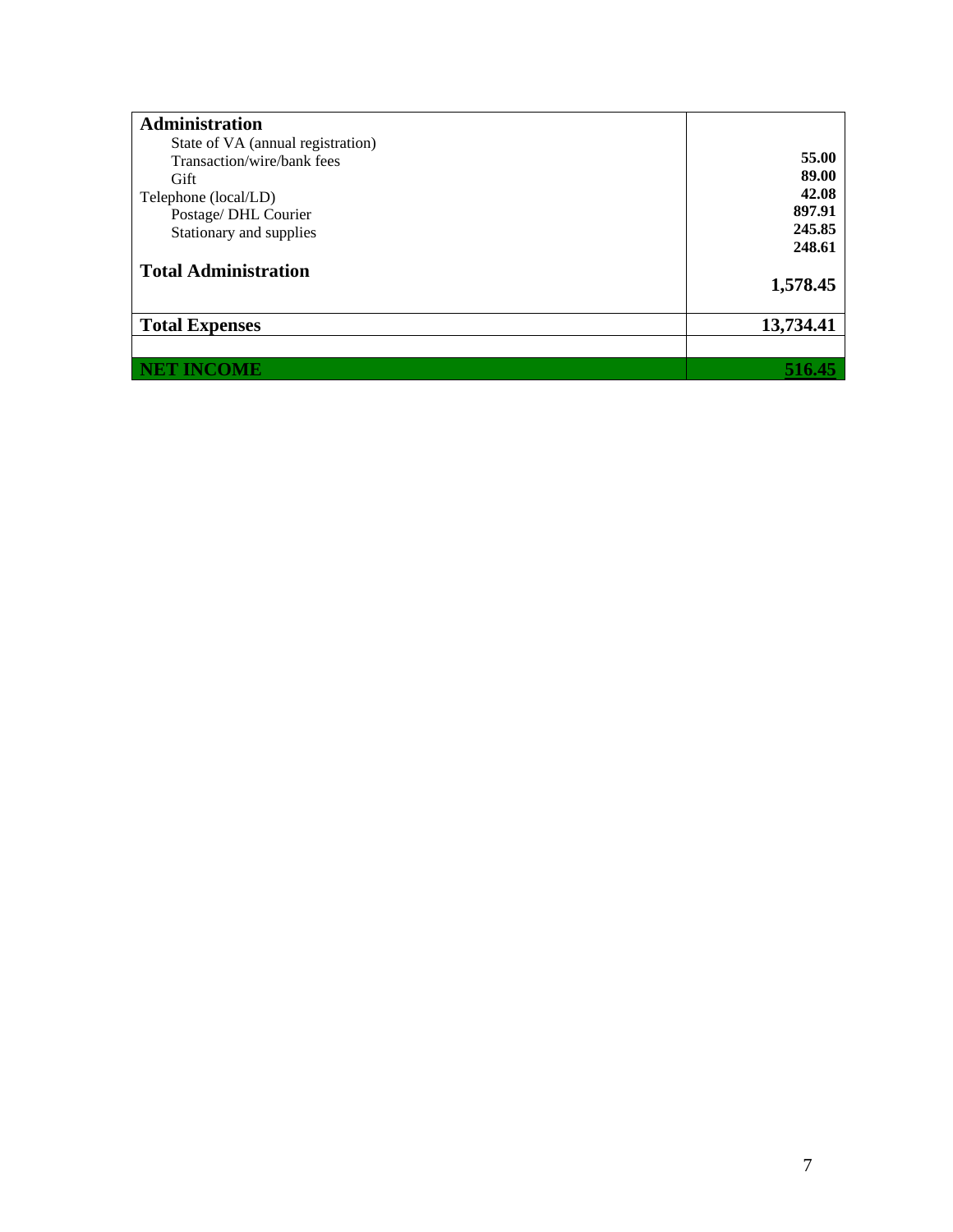## **PROPOSED CASH BUDGET FOR FISCAL YEAR 2008**

| <b>INCOME</b>                  |           |
|--------------------------------|-----------|
| Capital Campaign               | \$140,000 |
| Corporate Partnership          | \$40,000  |
| Individual/Board Donation      | \$25,000  |
| <b>Foundation Solicitation</b> | \$30,000  |
| <b>Special Events</b>          | \$16,000  |
| <b>Total Projected Income</b>  | \$251,000 |

| <b>PROGRAM EXPENSE</b>   |                                      |         |
|--------------------------|--------------------------------------|---------|
| 1 <sup>st</sup> QUATER   |                                      |         |
| <b>Banjul Gambia</b>     |                                      |         |
| Transportation           |                                      | \$600   |
| Shipment                 |                                      | \$4,000 |
| Sorting                  |                                      | \$320   |
| Port Transportation      |                                      | \$550   |
|                          | <b>Total: Gambia Shipment</b>        | \$5,470 |
| $2nd$ QUATER             |                                      |         |
| Lagos, Nigeria           |                                      |         |
| Transportation           |                                      | \$600   |
| Shipment                 |                                      | \$3,800 |
| Sorting                  |                                      | \$320   |
| Port Transportation      |                                      | \$550   |
|                          | <b>Total: Lagos Shipment</b>         | \$5,270 |
| 3rd QUATER               |                                      |         |
| Port Harcourt, Nigeria   |                                      |         |
| Transportation           |                                      | \$600   |
| Shipment                 |                                      | \$4,500 |
| Sorting                  |                                      | \$320   |
| Port Transportation      |                                      | \$550   |
|                          | <b>Total: Port Harcourt Shipment</b> | \$5,970 |
| 4 <sup>th</sup> QUATER   |                                      |         |
| <b>Inspectors Travel</b> |                                      |         |
| <b>Board</b>             |                                      | \$1,400 |
| <b>Air Travel</b>        |                                      | \$3,000 |
| Visa for 2               |                                      | \$150   |
| In Country Travel        |                                      | \$550   |
|                          | <b>Total: Inspector Travel</b>       | \$5,100 |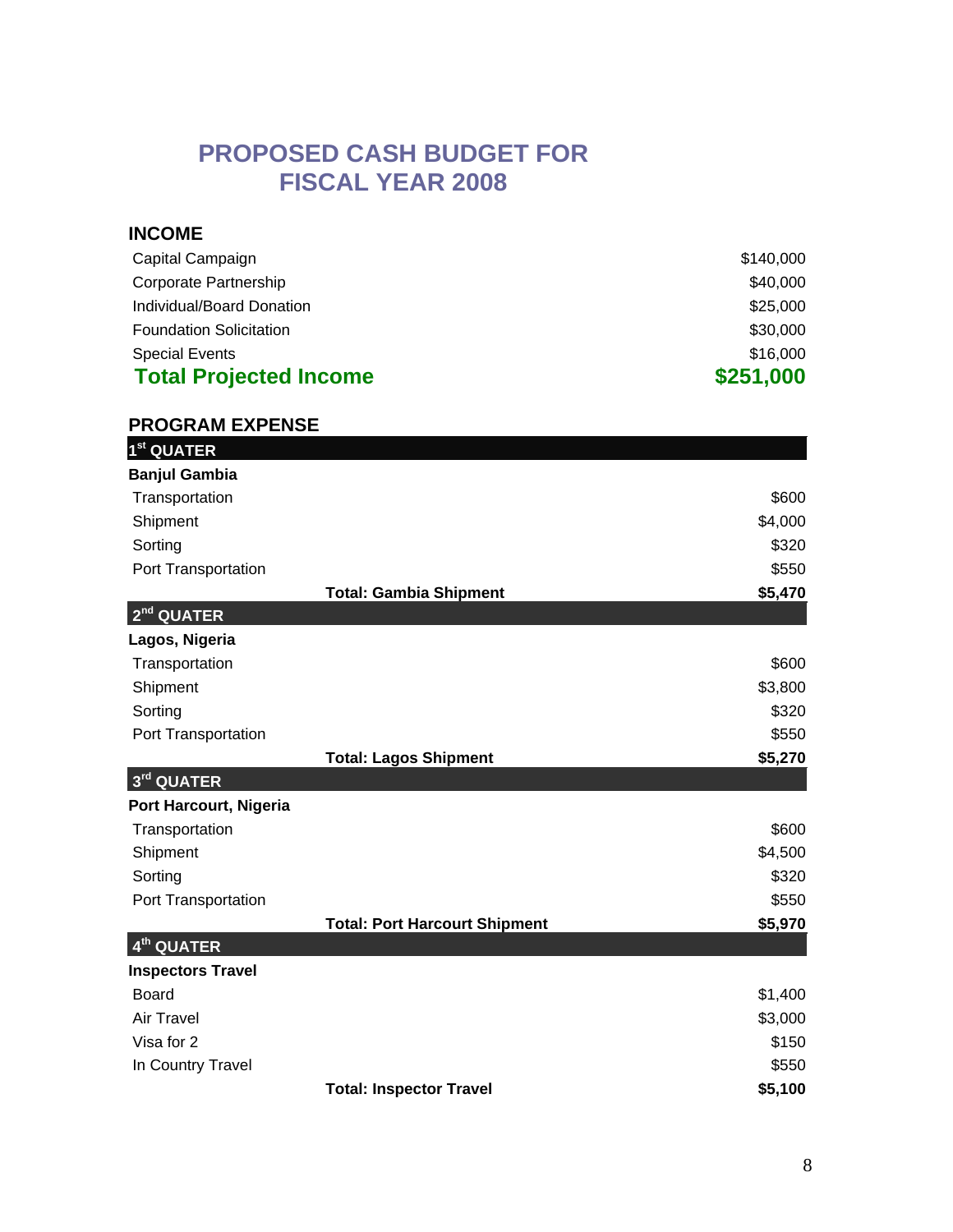| <b>Adopt a School</b> |                              |           |
|-----------------------|------------------------------|-----------|
| Support               |                              | \$1,200   |
|                       | <b>Total: Adopt a School</b> | \$1,200   |
|                       |                              |           |
| Library               |                              |           |
| Mandinaba Library     |                              | \$150,000 |
| Lagos Resource Center |                              | \$10,000  |
|                       | <b>Total: Library</b>        | \$160,000 |

## **Total Program Expense**

## **\$183,010**

### **CAPACITY BUILDING**

| <b>Fundraising</b>                      |          |
|-----------------------------------------|----------|
| Stationary                              | \$200    |
| Printing                                | \$200    |
| Postage                                 | \$300    |
| Signage                                 | \$200    |
| Award/Prizes                            | \$300    |
| <b>Facilities Rental</b>                | \$1,000  |
| <b>Public Relations</b>                 | \$100    |
| <b>Total: Fundraising</b>               | \$2,300  |
|                                         |          |
| <b>Administration</b>                   |          |
| Postage                                 | \$200    |
| <b>Office Supplies &amp; Stationary</b> | \$250    |
| Telephone & L/D                         | \$1,500  |
| Insurance                               | \$1,200  |
| Printing and copying                    | \$350    |
| <b>Audited Financial Statements</b>     | \$5,000  |
| Rent                                    | \$3,540  |
| <b>Utilities</b>                        | \$600    |
| <b>Total: Administration</b>            | \$12,640 |
|                                         |          |
| <b>Personnel</b>                        |          |
| <b>Executive Director</b>               | \$35,000 |
| <b>Fringe Benefits</b>                  | \$4,200  |
| Intern (part-time)                      | \$8,000  |
| Consultant                              | \$5,000  |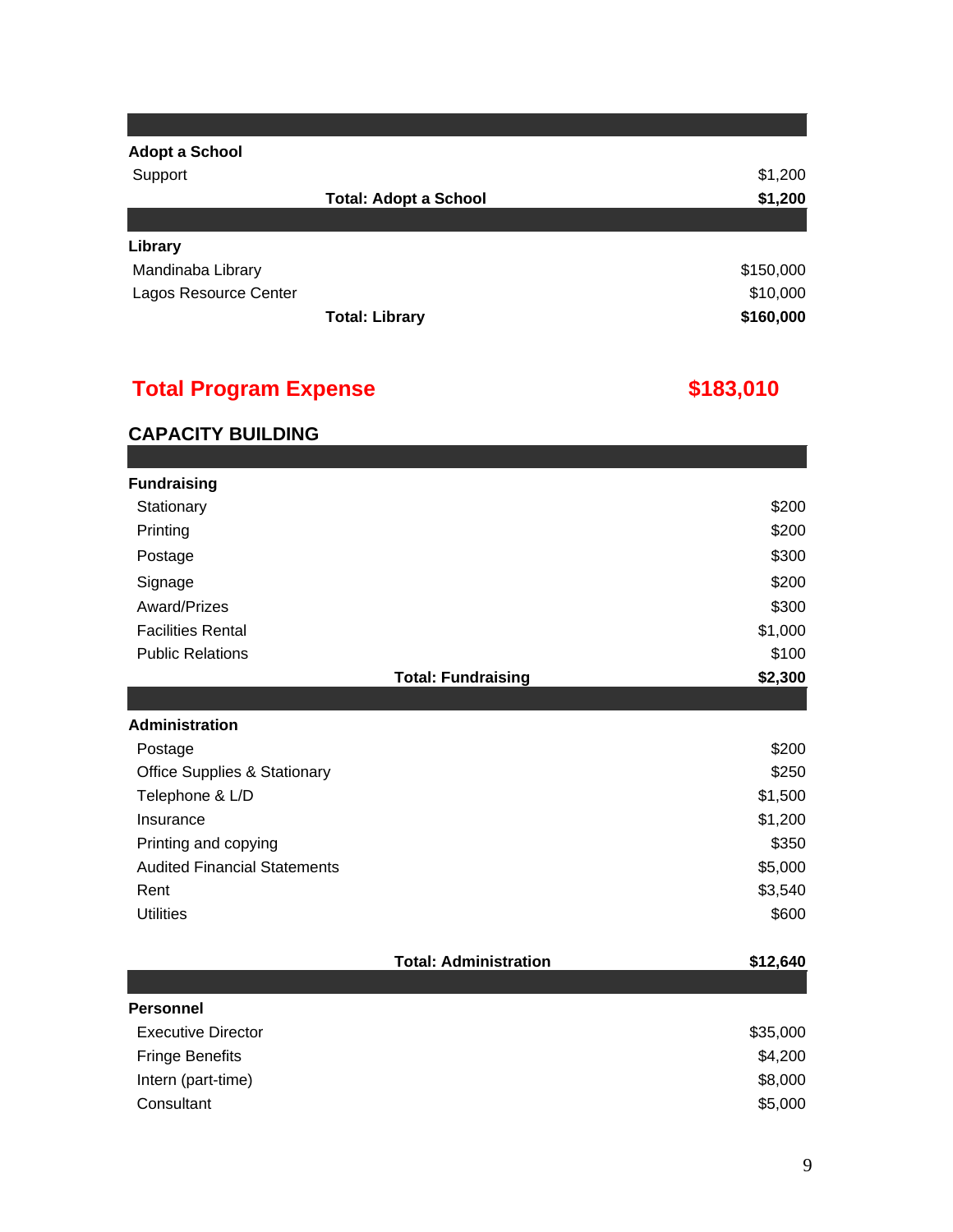**Total: Personnel \$52,200** 

## **Total: Capacity Building \$67,140**

## **Total Budget:**

## **Our Goal is to raise \$251,000**

#### **Major Additions to proposed Cash Budget:**

- Increase number of shipment in 2008
- Plan to establish state of the art library facility in Mandinaba (In Progress)
- Plan to establish neighborhood resource center in Lagos
- Identify industry standard salary for administrative personnel to improve organization capacity building for a sustainable program
- *(\*) Executive Director's salary of \$35k includes 12% for overhead and fringe benefit*

**\$250,150**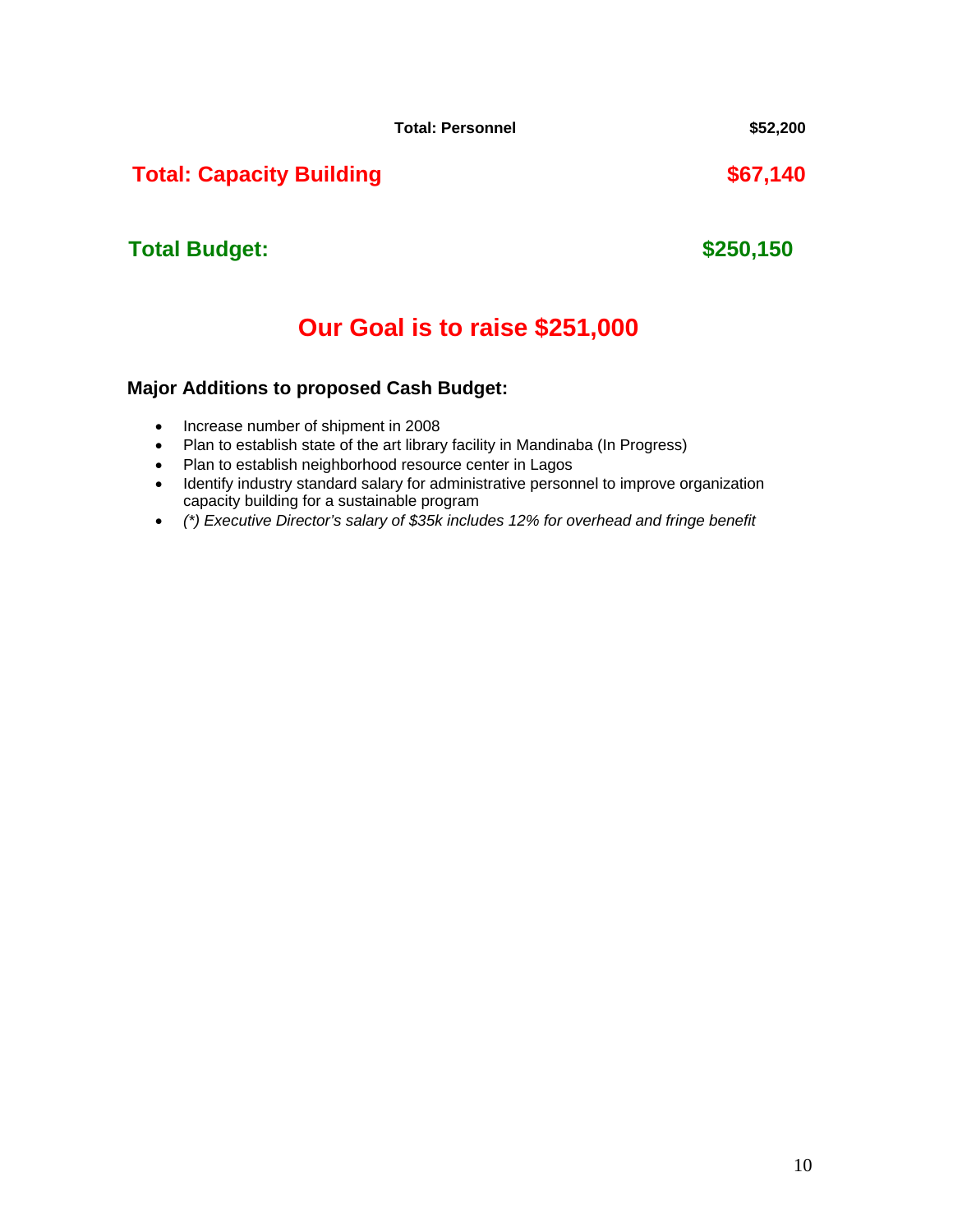## **General Governance**

The duties of the various bodies within Wings of the Dawn International Institute for Children are determined by the laws of the State of Texas and by the organization governance policy and By-Laws. This organization governance policy is decided by the Board of Directors (Board).

The Board and the Executive Director are responsible for the management of the Organization. Other governance bodies have an assisting and supporting role. WOD prepares annual and interim financial statement according to general accounting principle. The Organization's head office is in Fort Worth, Texas. Presently the Board has not decided to identify an independent auditor due to the current size of the organization. To the maximum extent possible, organization actions and records are taken and recorded appropriately.

The decision-making bodies with responsibility for managing the Organization are the Board and the Executive Director. The operations of the Organization are coordinated through the Executive Director and volunteer members. Day-to-day operational responsibility rests with the project area and assigned volunteer members with related task.

#### **Board of Directors**

The Board under the organization By-Laws and principles manage WOD. According to the organization articles of incorporation, the Board currently consists of 5 volunteered members appointed by vote at the Annual Board Member Meeting. All directors are required to be active with hands-on approach with the organization activities. And to disclose circumstances that might be perceived as a conflict of interest.

- The Board supervises the operation and management of WOD and decides on significant matters relating to strategy, investments, organization and finance.
- The Board is responsible for overseeing management and for the proper organization operations. It is likewise responsible for overseeing the proper supervision of accounting and control of financial matters.
- The Board has defined a working order, the principles of which are published in the annual report and on the organization's website.
- The Board elects a Chairman and a Vice Chairman from among the Board members and appoints the Executive Director and Vice President.
- The Board approves the organizational structure.
- The Board evaluates its performance annually.
- The Board also reviews the By-Laws annually and amends it when required.
- The Board meets regularly on a monthly members meeting at least ten times a year.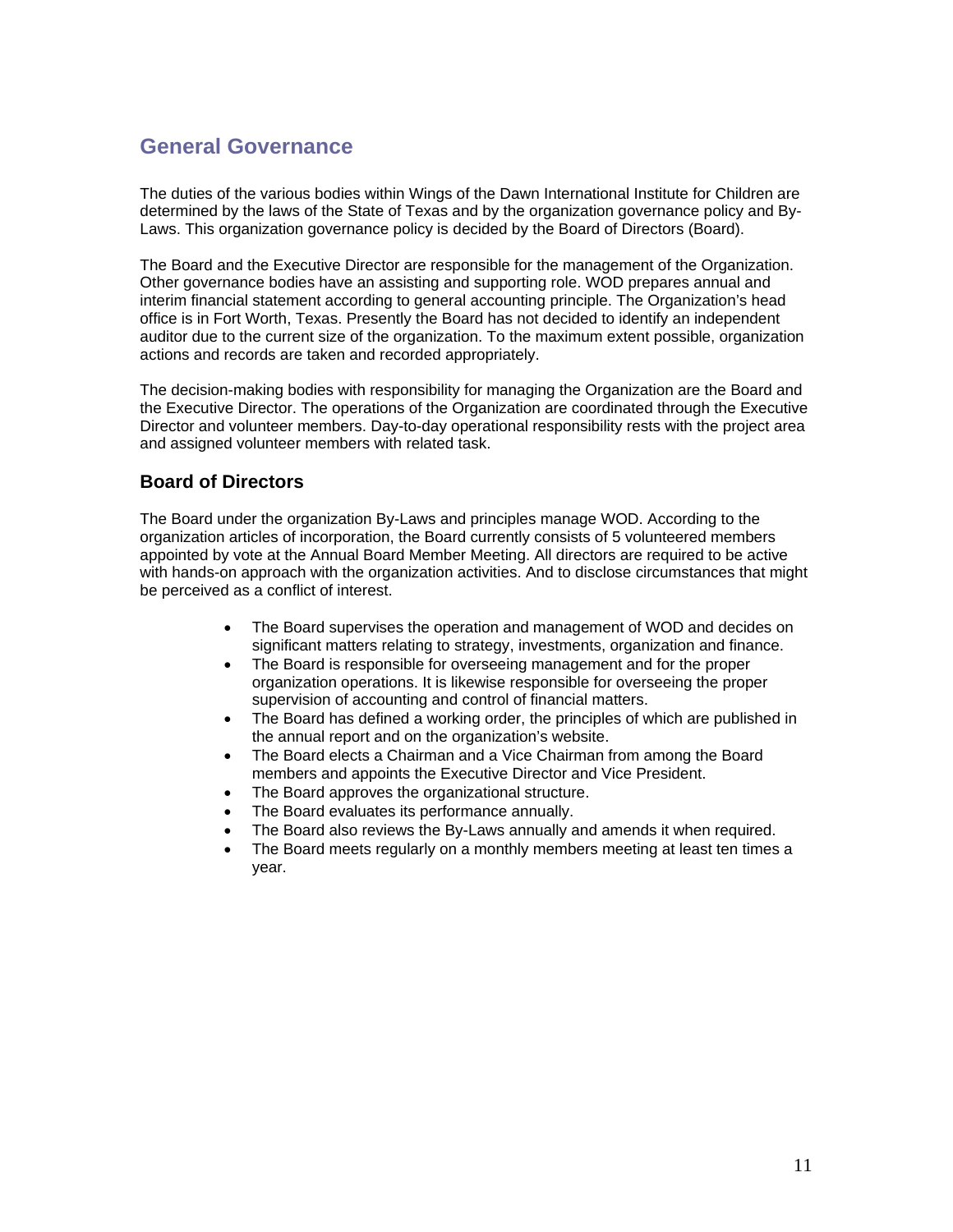## **Accountability and Control**

- 1. The President / Executive Director has supervisory responsibility for the treasurer of Wings of the Dawn and each affiliate.
- 2. All financial books and records are kept in a manner consistent with Generally Accepted Accounting Principles.
- 3. All financial books and records are open for public inspection at corporate headquarters during normal business hours upon request.
- 4. An annual report is prepared within three months after the close of each fiscal year. This report will account for the current financial status of the organization and describe all

 material progress made with the projects of the organization. A copy of the annual report is sent automatically to each major donor (one who contributes at least \$5,000 in the applicable fiscal year) and to all other donors upon specific request. The annual report is also made available to the general public on the Internet, or at corporate headquarters during normal business hours upon request. The Internet version may be freely downloaded. A non-donor may also have a hard copy of the annual report furnished to him by mail, at cost, upon request.

#### **General Mode of Operation**

- 1. We will stay abreast with available information concerning developments in the field of education in our project countries. This includes compiling and updating our school "shopping list" based on needs determined by both current reports and personal visits by our personnel to the project countries.
- 2. Each year, at least one Board representative will visit each project country to assess needs, search for new qualified recipients of gathered materials, coordinate distribution of materials shipped, and evaluate and adjust allocations previously made.
- 3. We will continue soliciting gifts in kind of books and school supplies from donors in the United States.
- 4. We will continue our program of soliciting monetary contributions from individuals, charitable foundations and contributions of money and service from multinational corporations and NGOs doing business in our project countries in order to finance and arrange for shipping of donated materials and expand our programs.
- 5. We will continue collected materials of English language from the United States. In this connection, we will continue coordinating with local and multinational NGOs and government authorities in identifying schools and community groups for receipt of the materials we gather and send. Partnering NGOs normally will bear the costs of bringing the shipped materials from the port of destination to the places in the country where they will be ultimately used. Local NGOs will also see to their proper use. Annual visitors from our organization will also verify that materials previously shipped are being properly utilized.
- 6. Once our program of collecting and sending books and school supplies is well established in one location, the program will be expanded to other communities and countries. Such communities and schools that are candidates for receiving materials from this organization must have a good record of community involvement, physical infrastructure, and a willingness to work out their own problems if necessary without outside help. Ideally, there should be a spirit of pro-activeness in the community.
- 7. Future projects may include training and assisting in the establishment of school and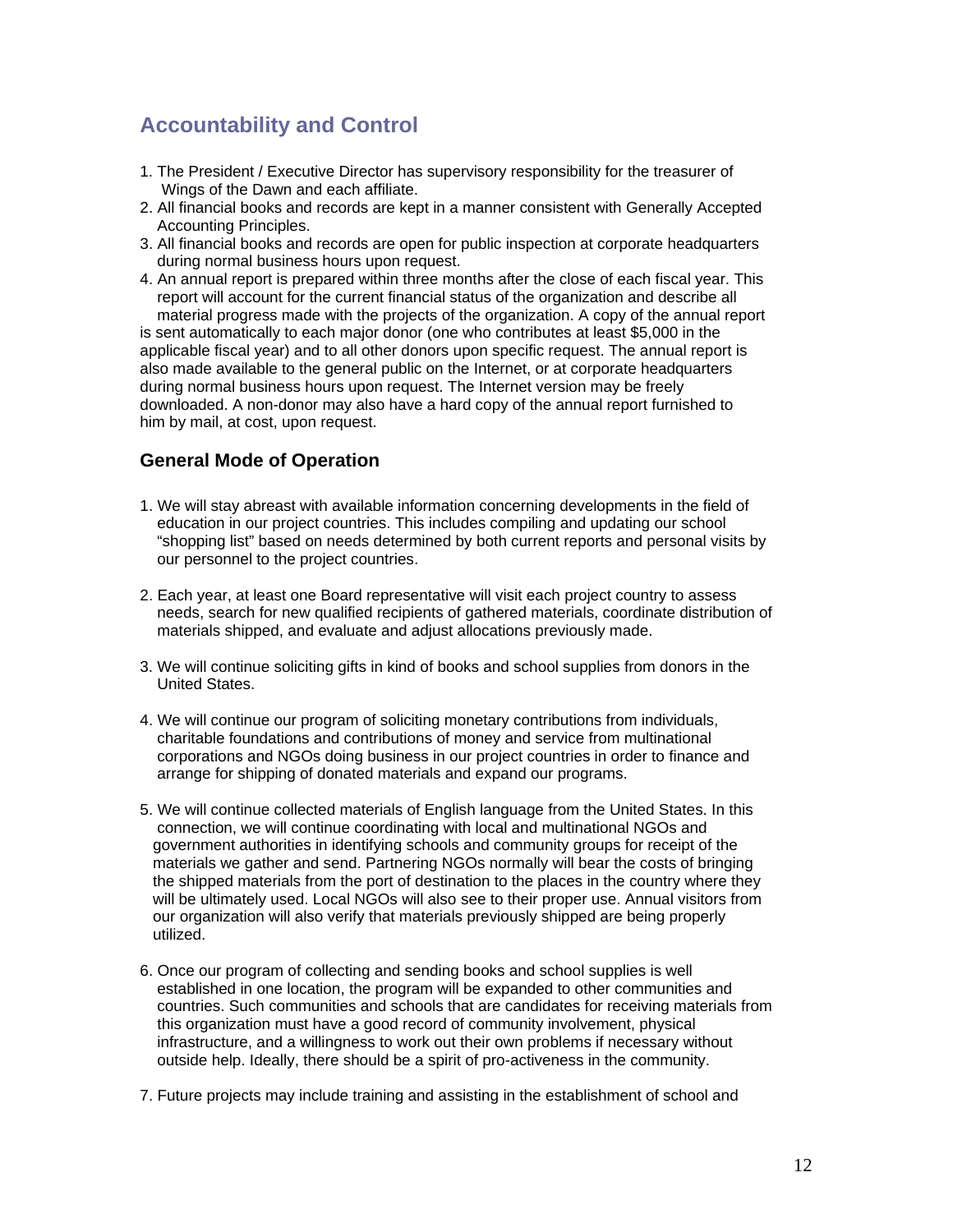library organization and construction. However, such projects will not be undertaken until we have the personnel and financial means to institute such new projects while continuing to operate our original book collection and shipping projects.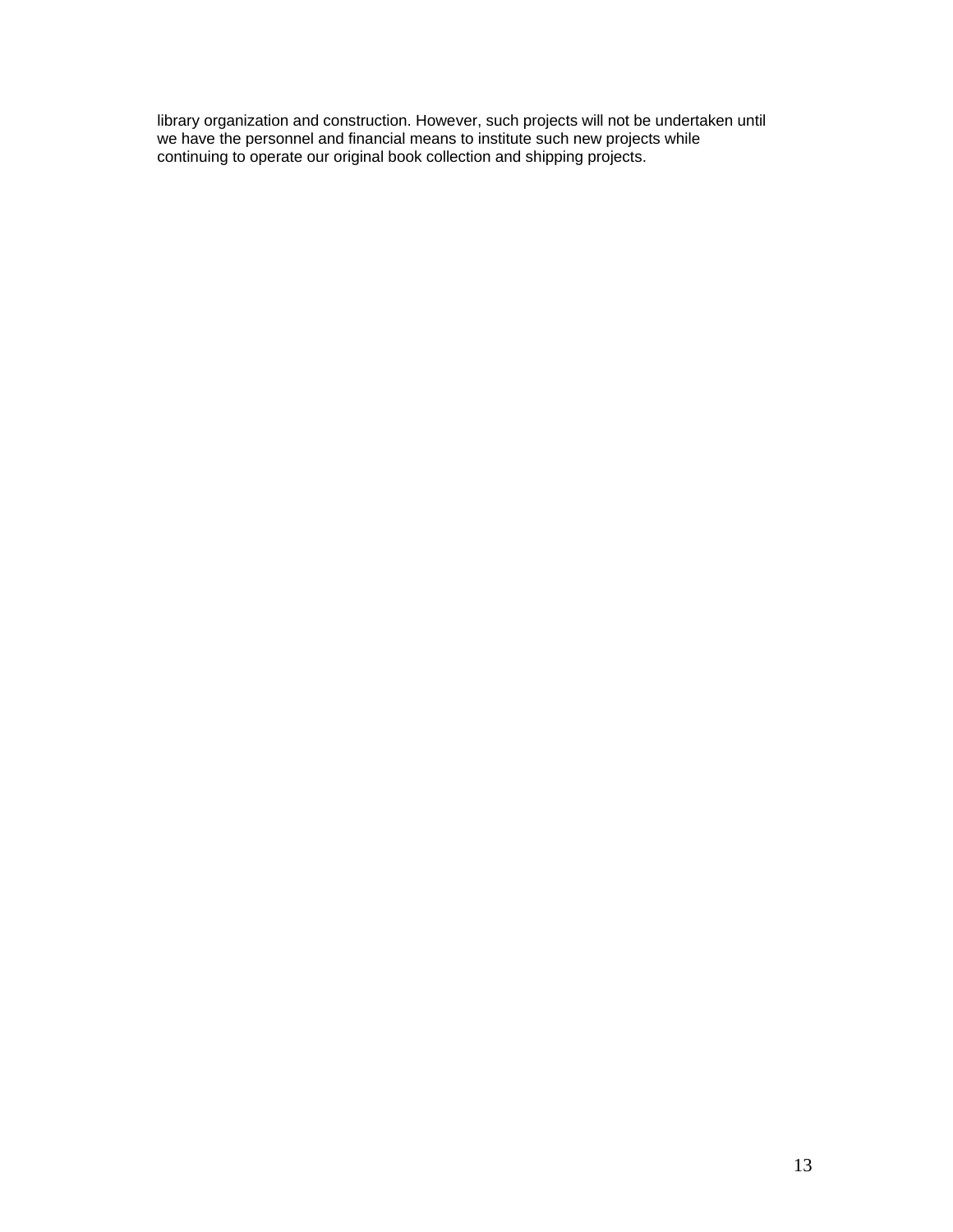## **PERSONNEL**

#### **BOARD OF DIRECTORS:**

- 1. Adeoye E. Otenaike
- 2. Andrew Lee
- 3. Rick Giberson
- 4. Jo Baker
- 5. Elizabeth Otenaike

#### **ADVISORY BOARD**

- 1. Steve Uwazie (Netsoluions Ltd. Nigeria)
- 2. Yinka Adetola (Alied Health Company. USA)
- 3. Segun Otenaike (Crown Cork Ltd. Nigeria)

#### **STAFF PERSONNEL**

- 1. Christy Okhihuare
- 2. Nicholas Kopay
- 3. Art Rose
- 4. Bill Copeland
- 5. Holly Copeland
- 6. Funmi Otenaike
- 7. Melvin Freeman
- 8. Shingsai Chando
- 9. Aaron Otenaike
- 10. Simone Otenaike
- 11. Andrew Duya Program Officer (Nigeria)
- 12. Lesley Copeland Country Director (The Gambia)
- 13. Ousman Bah Program Officer (The Gambia)
- 14. Kemi Ogundeko Regional Program Officer (West Africa)